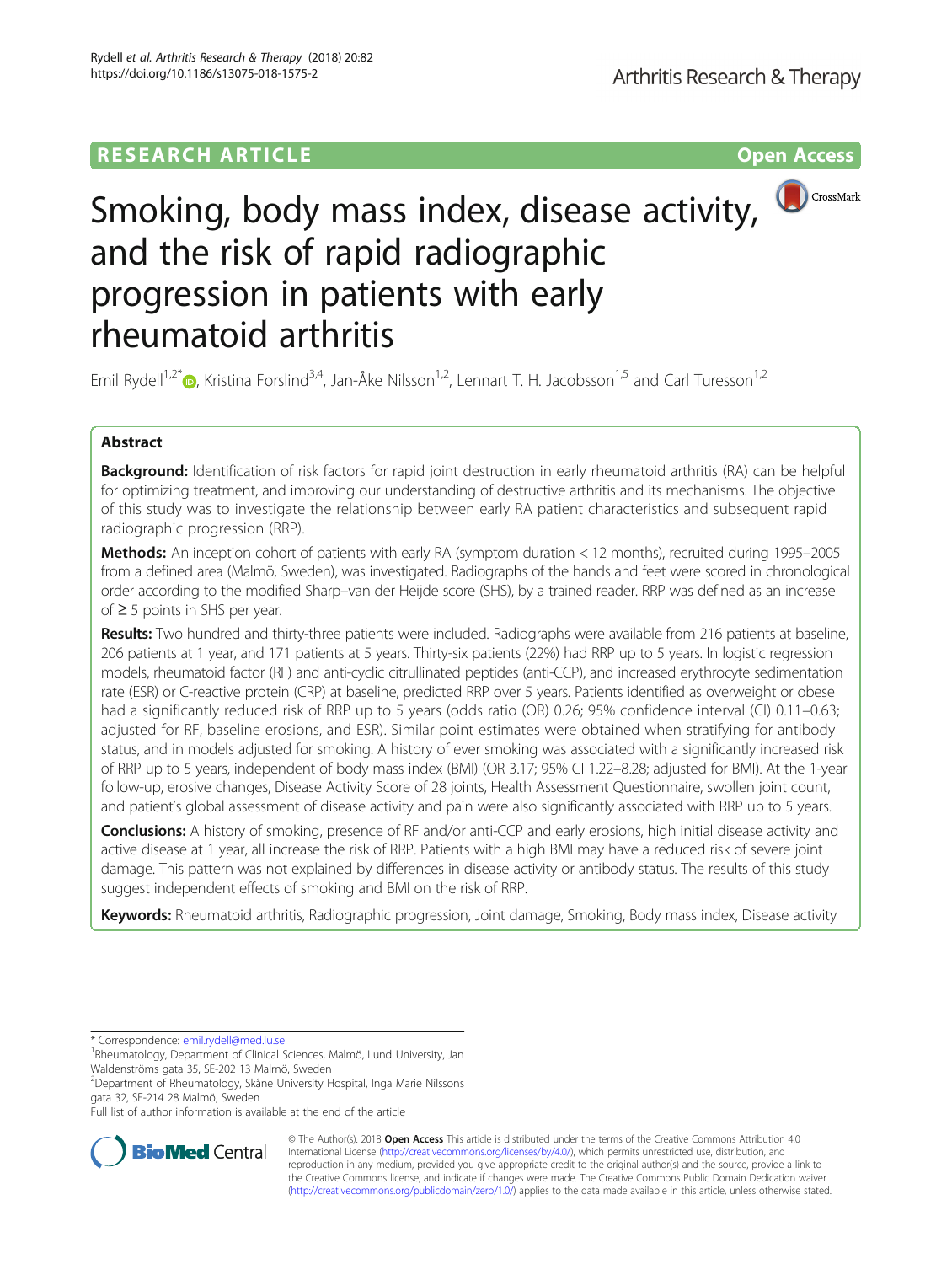# Background

In order to optimize treatment in patients with early rheumatoid arthritis (RA), with the intention to stop progression of joint destruction, it is important at an early stage to identify patients at high risk of rapid radiographic progression (RRP). Finding early risk factors is therefore of key importance. Previous research shows that patients with rheumatoid factor (RF) and anti-citrullinated protein antibodies (ACPA) have more severe disease with more extensive radiographic progression [[1](#page-8-0), [2](#page-8-0)]. Early joint erosions as well as high levels of markers of inflammation have also been associated with worse radiographic outcomes [\[3](#page-8-0)–[6\]](#page-9-0). Environmental factors, such as smoking, may also affect the course of RA. Smoking is a risk factor for developing RA [\[7](#page-9-0), [8](#page-9-0)], as well as for extra-articular manifestations in patients with established disease [\[9](#page-9-0)]. In addition, it has been suggested that smoking increases the risk for radiographic progression [[10](#page-9-0)]. However, results from previous studies on smoking and radiographic damage are mixed  $[10-14]$  $[10-14]$  $[10-14]$  $[10-14]$  $[10-14]$ . Intricate relationships between smoking, antibodies, body composition, treatment response, and disease activity as well as differences in the design of previous studies make it difficult to assess the independent effect of smoking on the risk of radiographic progression.

Furthermore, although a high level of inflammation in the early stages of disease is a known risk factor for radiographic progression, the utility of the commonly used composite measure Disease Activity Score of 28 joints (DAS28) for identifying patients at risk and the importance of persistent disease activity are less clear [[12,](#page-9-0) [15](#page-9-0)–[17](#page-9-0)]. Previous research has indicated better outcomes for patients receiving disease-modifying antirheu-matic drugs (DMARDs) at an early stage [[18,](#page-9-0) [19](#page-9-0)]. However, such effects may vary across populations and depend on current treatment strategies.

Patients with high body mass index (BMI) have been shown in large studies to have higher disease activity [[20,](#page-9-0) [21\]](#page-9-0), to be less likely to respond to treatment [\[22](#page-9-0)], and to have more extensive disability [[23\]](#page-9-0). Despite this, high BMI has been associated with reduced radiographic progression in a limited number of studies [\[24](#page-9-0)–[28\]](#page-9-0).

The purpose of this study was to investigate how patient characteristics, smoking status, disease activity measures over time, BMI, and time to initiation of DMARD treatment relate to subsequent RRP in patients with early RA.

#### Methods

# Patients

outpatient clinic of Malmö University Hospital, the only hospital serving the city, or from the four rheumatologists in private practice in the area, between 1995 and 2005.

The patients were diagnosed with RA by a specialist in rheumatology, fulfilled the 1987 American College of Rheumatology classification criteria for RA [\[29](#page-9-0)], and had a duration of symptoms  $\leq 12$  months at the time of inclusion. There were no additional exclusion criteria. All patients gave their written consent for participation in the study, including data collection and inclusion in the database. The study was approved by the Regional Ethical Review Board for southern Sweden (Lund, Sweden), and complied with the Declaration of Helsinki.

Results on clinical parameters and grip strength in a subset of the included patients have been reported previously [\[30](#page-9-0)].

## Clinical assessment

Patients were followed according to a structured program with evaluations at inclusion, 12 months, and 60 months. The same rheumatologist performed all of the clinical examinations. Patient characteristics and disease activity parameters were recorded, and radiographs of the hands and feet were obtained. The presence of erosions (present vs absent) was determined by a radiologist as part of standard clinical practice. Disability was assessed using the Swedish version of the Stanford Health Assessment Questionnaire (HAQ) [\[31](#page-9-0)]. Visual analogue scales (VASs) were used to evaluate the patients' global assessment of disease activity and the patient's assessment of pain. All patients were managed according to usual care with no prespecified protocol for antirheumatic treatment. The patients were included before the current practice of treat to target [[32](#page-9-0)] was implemented, and before early treatment with biologic DMARDs came into widespread use. Information on height, weight, and smoking history (current/ previous/never) was collected at inclusion through a self-administered questionnaire. For confirmation, information on smoking was also gathered through caserecord reviews, with previous smoking being defined as a history of daily smoking for more than 6 months at anytime earlier in the patient's life. The time from symptom onset to first start of DMARD treatment was assessed based on a review of medical records.

Data on treatment with biologic DMARDs at any time during the study period were obtained through linkage to a regional biologics register [\[33](#page-9-0)].

An inception cohort of 233 consecutive patients with early RA was investigated. The catchment area was the city of Malmö, Sweden (population 259,579 in 2000). Patients were recruited from the rheumatology

Changes in disease activity (DAS28) from baseline to the 1-year follow-up were categorized according to the European League Against Rheumatism (EULAR) response criteria [\[34](#page-9-0)].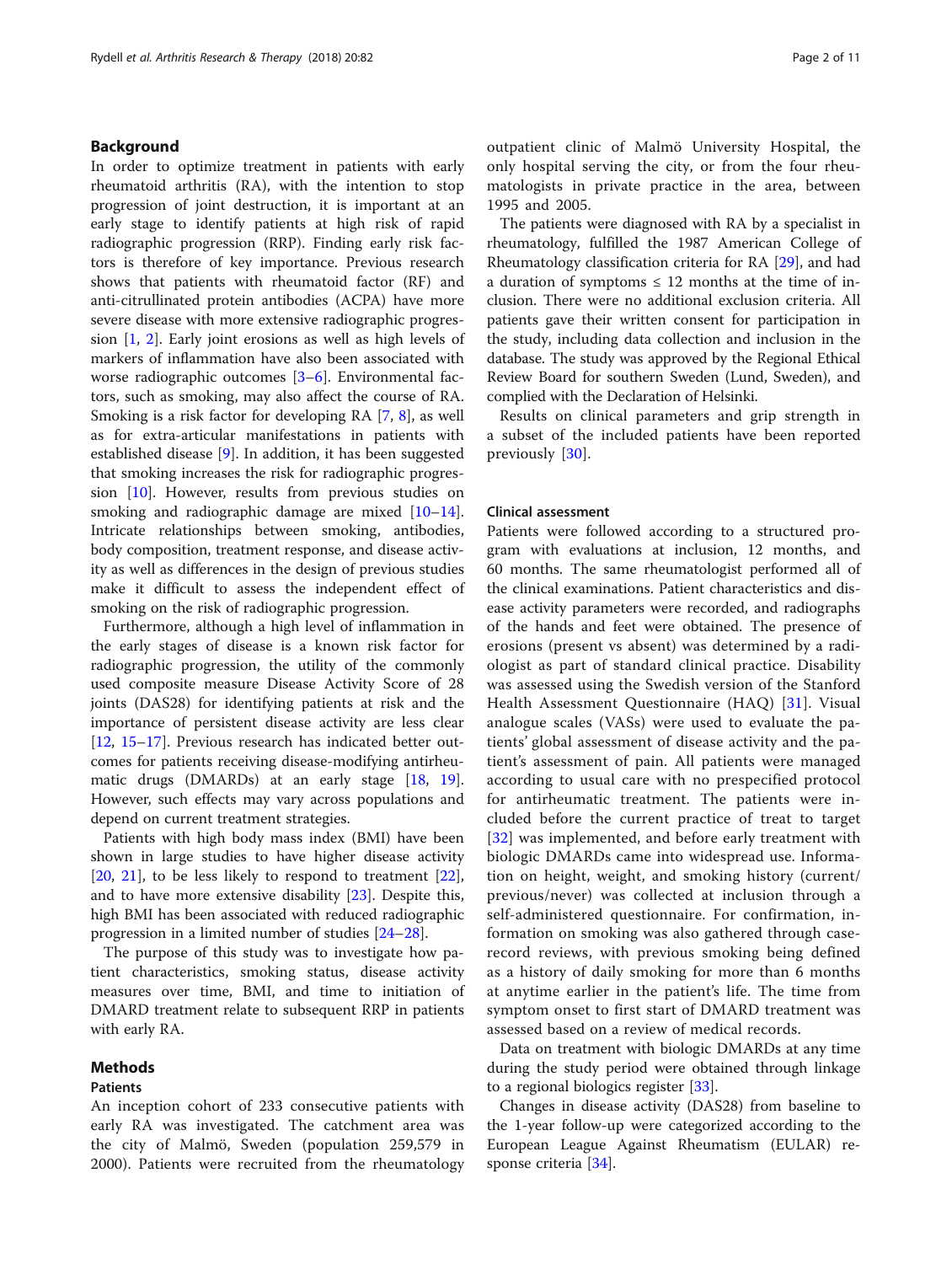# Laboratory investigations

RF and antibodies to cyclic citrullinated peptides (anti-CCP) were analyzed using standard ELISA methods at the immunology laboratories of the University Hospitals in Malmö and Lund. IgM RF was analyzed using ELISA, which was calibrated against the World Health Organization (WHO) RF reference preparation. Anti-CCP antibodies were analyzed using the Quanta Lite CCP IgG ELISA (INOVA Diagnostics, USA). The erythrocyte sedimentation rate (ESR) and C-reactive protein (CRP) were assessed according to standard methods at the Department of Clinical Chemistry, Malmö University Hospital.

## Radiographic assessment

Radiographs of the hands and feet were scored in chronological order according to the modified Sharp–van der Heijde score (SHS), by a trained reader (KF, coauthor) who was blinded to the clinical data. The intraclass correlation coefficient (ICC) from two readings with 2-week intervals for a subset of the cohort ( $n = 30$ ) was 0.97. Based on the excellent ICC, a single reading was performed. The primary outcome, RRP, was defined as an increase of  $\geq 5$ points in SHS per year [[35\]](#page-9-0). We also assessed SHS progression above the median as an outcome.

#### Statistical analysis

Potential associations between each individual baseline variable with RRP over the first 5 years, as well as with above median progression of SHS during the same time period, were assessed using logistic regression analyses. Furthermore, the relation between 1-year variables and RRP between the follow-ups at 1 and 5 years was evaluated.

The covariates for the multivariate models were chosen based on the literature and the unadjusted analyses. Due to colinearity, we did not include both RF and anti-CCP. RF was chosen over anti-CCP due to the smaller number of patients with missing data for RF. The final multivariate analyses were adjusted for RF and for the presence of erosions according to standard radiologist assessment (independent of SHS scoring).

During part of the study period, high-sensitivity CRP analysis was not available and CRP values between 0 and 9 mg/l were reported by the laboratory as  $\langle 9 \text{ mg/l.} \rangle$ In logistic regression models, CRP was therefore included as a dichotomized variable; that is, above versus below the median (9 mg/l) at inclusion and above versus below the 75th percentile (10 mg/l) at 1 year (since the median at 1 year was  $\langle 9 \text{ mg/l} \rangle$ . Current smoking, previous smoking, and ever smoking were each compared to the reference category, never smoking.

BMI was included as a continuous variable. Furthermore, the risk of RRP in individuals fulfilling the WHO criteria for overweight or obesity ( $\geq 25$  kg/m<sup>2</sup>), overweight

(25–29.99 kg/m<sup>2</sup>), or obesity ( $\geq$  30 kg/m<sup>2</sup>) was compared to that in individuals with normal BMI (18.5-24.99 kg/m<sup>2</sup>).

Predictors of SHS progression above the median were assessed in the same manner.

Statistical analysis was performed using IBM SPSS Statistics version 22.0 (IBM Corp. Armonk, NY, USA).

# Results

## Patient characteristics

A total of 233 patients with early RA (median symptom duration 7 months; interquartile range (IQR) 5–10) were included in this study. Characteristics at baseline and at the 1-year follow-up in patients with available radiographic data are presented in Table [1.](#page-3-0) A majority of the patients was treated with methotrexate (MTX) (Table [1](#page-3-0)), and 17% of all patients in the cohort  $(n = 40)$  were treated with a biologic DMARD at some time during the first 5 years. Among those with radiographic data, the most frequently used type of non-MTX DMARD was antimalarials (29% at inclusion, 20% at 1 year). Combination treatment  $(≥ 2 DMARDs)$  was used in three patients at baseline (2%) and in 13 patients (8%) at 1 year.

#### Radiographic progression

Radiographs were available for 216 patients at baseline, 206 patients at 1 year, and 171 patients at 5 years. Mean progression of SHS from baseline to 1 year, from baseline to 5 years, and from 1 year to 5 years was 4.0 ( $n = 194$ , standard deviation (SD) = 6.3), 17.4 ( $n = 162$ , SD = 20.0), and 13.8 ( $n = 161$ , SD = 19.0), respectively. Compared to baseline SHS values, 60 patients (31%) had RRP at 1 year (21 men, 39 women) and 36 patients (22%) up to 5 years (11 men, 25 women). Thirty-six patients (22%) had RRP from the 1-year follow-up to the 5-year follow-up (9 men, 27 women). The median SHS progression from baseline to 5 years was 12.

#### Baseline predictors of RRP

Results of analyses of associations between baseline variables and RRP up to 5 years as well as above median progression in SHS up to 5 years are presented in Tables [2](#page-5-0) and [3](#page-6-0), respectively. Crude estimates and estimates adjusted for RF and baseline presence of erosions are presented. Age and sex were not significant predictors of RRP at 5 years in crude or adjusted analysis (Table [2\)](#page-5-0).

#### Disease severity

Positive RF was a significant predictor of RRP over 5 years (odds ratio (OR) 5.23; 95% confidence interval (CI) 1.73–15.86; adjusted for baseline erosions). Significant associations for baseline variables with RRP up to 5 years were seen in adjusted models for anti-CCP positivity, ESR, and CRP (Table [2\)](#page-5-0). No significant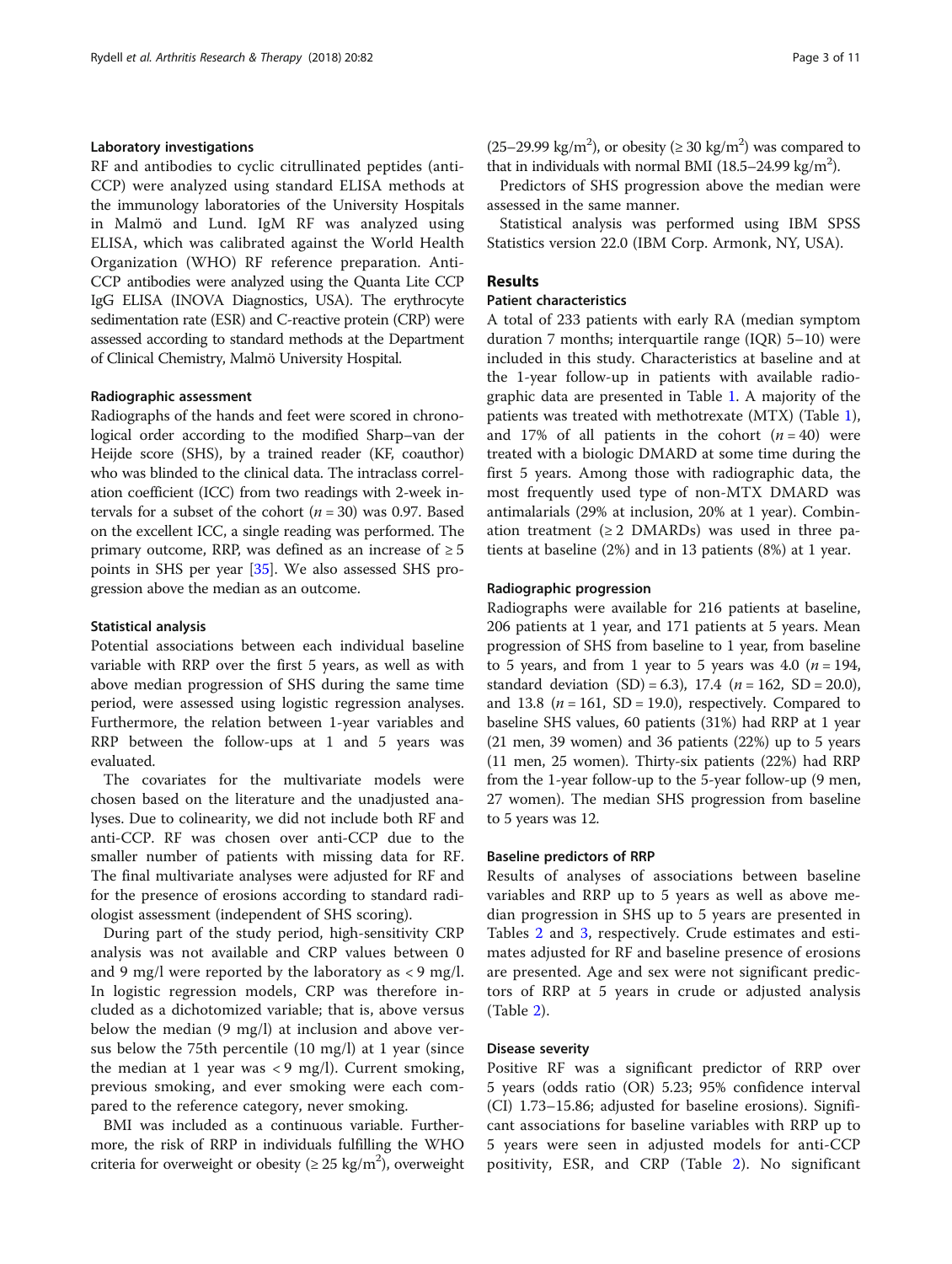# <span id="page-3-0"></span>Table 1 Characteristics of patients with radiographic data

|                                                | Data available at inclusion<br>and 5 years ( $n = 162$ ) | Data available at 1 year<br>and 5 years ( $n = 161$ ) |
|------------------------------------------------|----------------------------------------------------------|-------------------------------------------------------|
|                                                | Characteristics at inclusion                             | Characteristics at 1 year                             |
| Demographics and history                       |                                                          |                                                       |
| Female sex, n (%)                              | 114 (70)                                                 | 116(72)                                               |
| Age at inclusion (years)                       | $62(52 - 70)$                                            | $62(52 - 70)$                                         |
| Symptom duration at inclusion (months)         | $7(5-10)$                                                | $7(5-10)$                                             |
| Time to first DMARD (months) <sup>a</sup>      | $5(3-7)$                                                 | $5(3-7)$                                              |
| Current treatment                              |                                                          |                                                       |
| DMARD (any), $n$ (%)                           | 138 (85)                                                 | 135 (84)                                              |
| MTX, n (%)                                     | 85 (52)                                                  | 97 (60)                                               |
| MTX dose (mg/week)                             | $10.0$ $(7.5-10.0)$                                      | $10.0$ $(7.5-15.0)$                                   |
| Other DMARDs, n (%)                            | 56 (35)                                                  | 51 (32)                                               |
| Concurrent prednisolone, n (%)                 | 60(37)                                                   | 45 (28)                                               |
| Prednisolone dose (mg/day)                     | $7.5(5.0-15.0)$                                          | $5.0$ $(3.75 - 7.5)$                                  |
| Anthropometrics                                |                                                          |                                                       |
| BMI ( $kg/m2$ )                                | $25(23-28)$                                              | <b>NR</b>                                             |
| Obese <sup>b</sup> , n (%)                     | 19 (12)                                                  | <b>NR</b>                                             |
| Overweight <sup>b</sup> , n (%)                | 69 (45)                                                  | <b>NR</b>                                             |
| Normal BMIb, n (%)                             | 66 (43)                                                  | <b>NR</b>                                             |
| Cigarette smoking status                       |                                                          |                                                       |
| Current smokers, n (%)                         | 49 (32)                                                  | <b>NR</b>                                             |
| Previous smokers, n (%)                        | 51 (33)                                                  | <b>NR</b>                                             |
| Never smokers, n (%)                           | 55 (36)                                                  | <b>NR</b>                                             |
| Disease parameters                             |                                                          |                                                       |
| RF-positive at inclusion, $n$ (%)              | 105(65)                                                  | 104(65)                                               |
| Anti-CCP antibody-positive at inclusion, n (%) | 83 (59)                                                  | 80 (58)                                               |
| Modified Sharp-van der Heijde score            | $2(0-8)$                                                 | $6(1-16)$                                             |
| Joint space narrowing score                    | $0(0-6)$                                                 | $4(0-11)$                                             |
| Erosion score                                  | $0(0-2)$                                                 | $2(0-4)$                                              |
| Erosions present <sup>c</sup> , n (%)          | 28 (17)                                                  | 47 (30)                                               |
| DAS <sub>28</sub>                              | $4.7(3.6-5.7)$                                           | $3.6(2.7-4.4)$                                        |
| Remission <sup>d</sup> , n (%)                 | 12(8)                                                    | 36 (23)                                               |
| Low disease activity <sup>d</sup> , $n$ (%)    | 27 (17)                                                  | 56 (36)                                               |
| Moderate disease activity <sup>d</sup> , n (%) | 75 (47)                                                  | 80 (51)                                               |
| High disease activity <sup>d</sup> , n (%)     | 59 (37)                                                  | 21(13)                                                |
| <b>HAQ</b>                                     | $0.75(0.38 - 1.25)$                                      | $0.50(0.13 - 0.88)$                                   |
| Swollen joint count (out of 28)                | $7(5-11)$                                                | $4(2-6)$                                              |
| Tender joint count (out of 28)                 | $4(2-9)$                                                 | $2(0-5)$                                              |
| ESR (mm/h)                                     | $22(11-43)$                                              | $16(8-30)$                                            |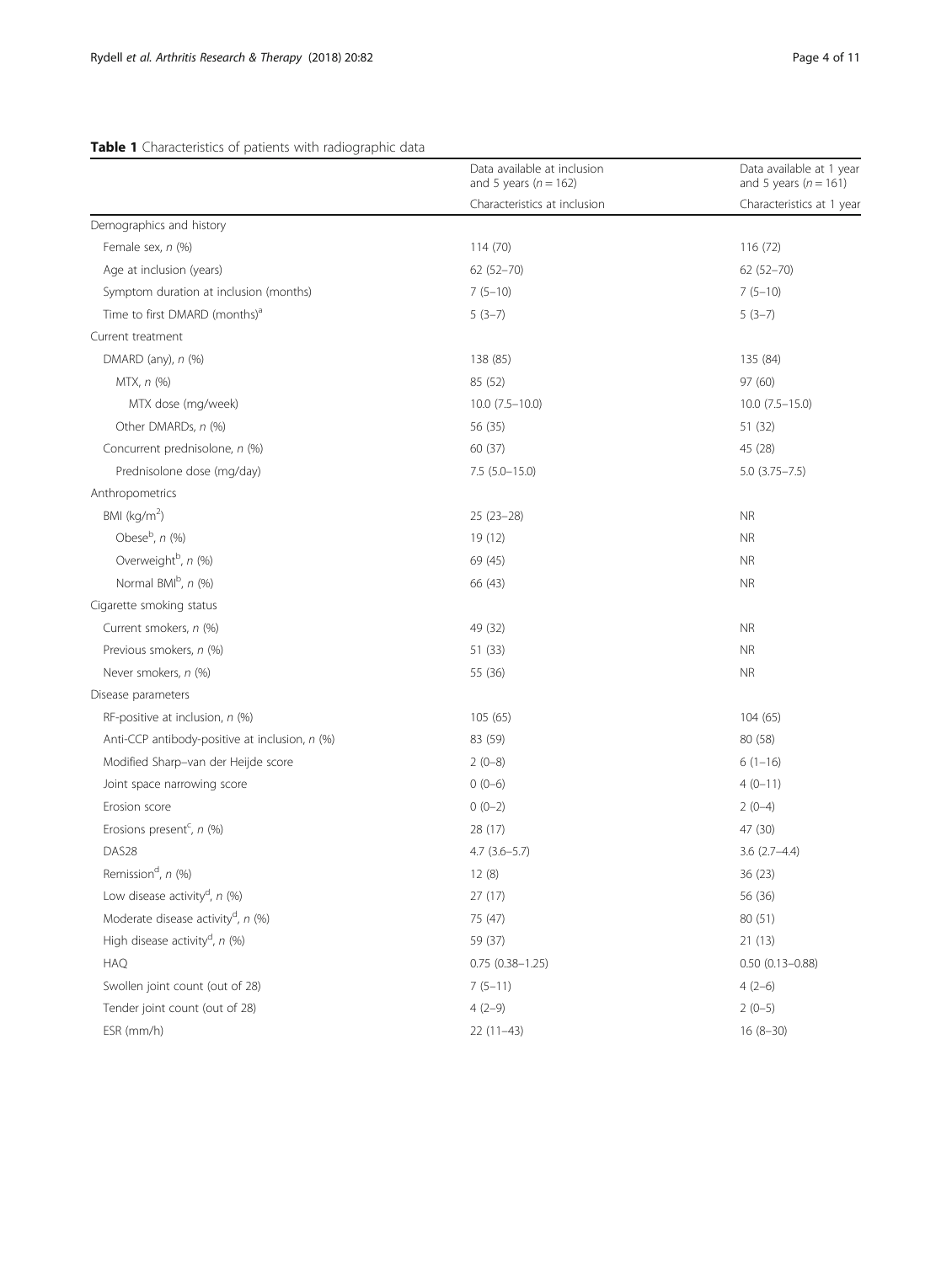#### Table 1 Characteristics of patients with radiographic data (Continued)

|                                         | Data available at inclusion<br>and 5 years ( $n = 162$ ) | Data available at 1 year<br>and 5 years ( $n = 161$ ) |
|-----------------------------------------|----------------------------------------------------------|-------------------------------------------------------|
|                                         | Characteristics at inclusion                             | Characteristics at 1 year                             |
| $CRP$ (mg/l) <sup>e</sup>               | $9 (< 9 - 28)$                                           | $< 9 (< 9 - 11)$                                      |
| Patient's global assessment (VAS 0-100) | $46(21-65)$                                              | $24(11-48)$                                           |
| Pain (VAS 0-100)                        | $40(19-61)$                                              | $24(11-44)$                                           |

Median (interquartile range) presented unless otherwise stated

For characteristics in patients with radiographic data available and included in the analysis for inclusion/1 year, missing numbers were as follows: symptom duration = 1/NA, time to DMARD = 15/NA, BMI = 5/NR, cigarette smoking status = 7/NR, RF = 1/1, anti-CCP = 22/22, erosion present = 1/2, DAS28 = 1/4, HAQ = 1/0, swollen joint count = 1/1, tender joint count = 1/1, ESR = 1/3, CRP = 1/2, patient's global assessment = 1/2, pain = 1/2

DMARD disease-modifying antirheumatic drug, MTX methotrexate, BMI body mass index, NR not reported, RF rheumatoid factor, anti-CCP antibodies to cyclic citrullinated peptides, DAS28 Disease Activity Score of 28 joints, HAQ Health Assessment Questionnaire, ESR erythrocyte sedimentation rate, CRP C-reactive protein, VAS visual analogue scale, NA not applicable

<sup>a</sup>Duration from rheumatoid arthritis symptom onset to start of first DMARD

<sup>b</sup>Definitions based on BMI: obese ≥ 30 kg/m<sup>2</sup>; overweight 25–29.99 kg/m<sup>2</sup>; normal 18.5–24.99 kg/m<sup>2</sup>. Three patients with BMI ≤ 18.5 kg/m<sup>2</sup> were excluded from this analysis

EBy standard radiographic evaluation, independent of modified Sharp–van der Heijde scoring<br><sup>d</sup>Dofinitions based on DAS28; ramission < 2.6; low < 2.2; moderate > 2.2 to < 5.1; bigh > 5.1

<sup>d</sup>Definitions based on DAS28: remission  $\leq$  2.6; low  $\leq$  3.2; moderate > 3.2 to  $\leq$  5.1; high > 5.1

<sup>e</sup> Analysis sensitivity differs, with some data ranging from 0 to 9 (mg/l) only reported as < 9 (mg/l)

associations were observed for DAS28, HAQ, swollen and tender joint counts, VAS for patients' global assessment of disease activity or pain, or time from symptom onset to DMARD initiation, when analyzed as continuous variables, for RRP up to 5 years (Table [2\)](#page-5-0). Separate analysis of the baseline category of disease activity revealed a significantly increased risk of RRP up to 5 years for patients with high baseline DAS28 (> 5.1) compared to those with low to moderate disease activity (Table [2\)](#page-5-0).

Baseline presence of erosions tended to predict RRP up to 5 years in unadjusted analysis (OR 2.29; 95% CI 0.95–5.53) (Table [2](#page-5-0)).

Results of analyses of predictors of SHS progression above the median (Table [3\)](#page-6-0) were largely similar to the main results.

#### Smoking and BMI

Significant associations with RRP from baseline up to 5 years were observed for current and ever smoking in crude and adjusted models (Table [2](#page-5-0)). Similar point estimates for the impact of ever smoking on the risk of RRP were obtained in analyses additionally adjusted for ESR (OR 2.69; 95% CI 0.98–7.44) or for DAS28 (OR 2.51; 95% CI 0.93–6.76). The pattern was similar for current smoking.

Obese or overweight patients had a reduced risk of RRP up to 5 years compared to those with normal BMI, with a numerically stronger effect for those who fulfilled the criteria for obesity (Table [2\)](#page-5-0). The estimated impact of overweight/obesity  $(BMI > 25 \text{ kg/m}^2)$  on RRP up to 5 years was similar in RF-positive (OR 0.27; 95% CI 0. 11–0.65) and RF-negative (OR 0.27; 95% CI 0.03–2.80) patients, and also in analyses stratified for anti-CCP status (positive OR 0.25 (95% CI 0.09–0.68); negative OR 0. 26 (95% CI 0.03–2.70)). The presence of overweight/ obesity was associated with a significantly reduced risk

of RRP up to 5 years in analyses adjusted for RF and presence of erosions at baseline (Table [2](#page-5-0)), and also when additionally adjusting for ESR (OR 0.26; 95% CI 0.11–0.63). There were no major differences in baseline CRP, ESR, or DAS28 across categories of BMI (data not shown). In analyses stratified by sex, the negative association for overweight/obesity reached statistical significance in men (OR 0.17; 95% CI 0.04–0.74), with a similar trend in women (OR 0.43; 95% CI 0.17–1.07).

In multivariate analyses, adjusted for BMI, current smoking (OR 3.54; 95% CI 1.24–10.13) and ever smoking (OR 3.17; 95% CI 1.22–8.28) were both predictive of RRP over 5 years. Overweight/obesity was negatively associated with 5-year RRP, adjusted for ever smoking (OR 0.29; 95% CI 0.13–0.67), with a similar trend in analysis adjusted for current smoking (OR 0.44; 95% CI 0.16–1.23).

There were no significant associations between smoking or overweight/obesity and SHS progression above the median (Table [3](#page-6-0)).

# One-year variables as predictors of RRP

Disease activity parameters at 1 year had a significant impact on subsequent RRP up to 5 years (Table [4\)](#page-7-0). Not only high ESR and CRP, but also DAS28, HAQ, swollen joint count, VAS global, and VAS pain analyzed as continuous variables, as well as the presence of erosions at the 1-year radiographic evaluation, were significantly associated with RRP up to 5 years in crude and adjusted models (Table [4](#page-7-0)). Additional analyses of erosive changes during the first year revealed that progression of SHS, total change in SHS, as well as RRP up to 1 year also significantly predicted RRP up to 5 years, in unadjusted models (Table [4\)](#page-7-0). Numerically, presence of erosions, RRP during first year, CRP > 10 mg/l, and high/moderate disease activity at 1 year were the strongest predictors. Correspondingly, decreasing disease activity at 1 year,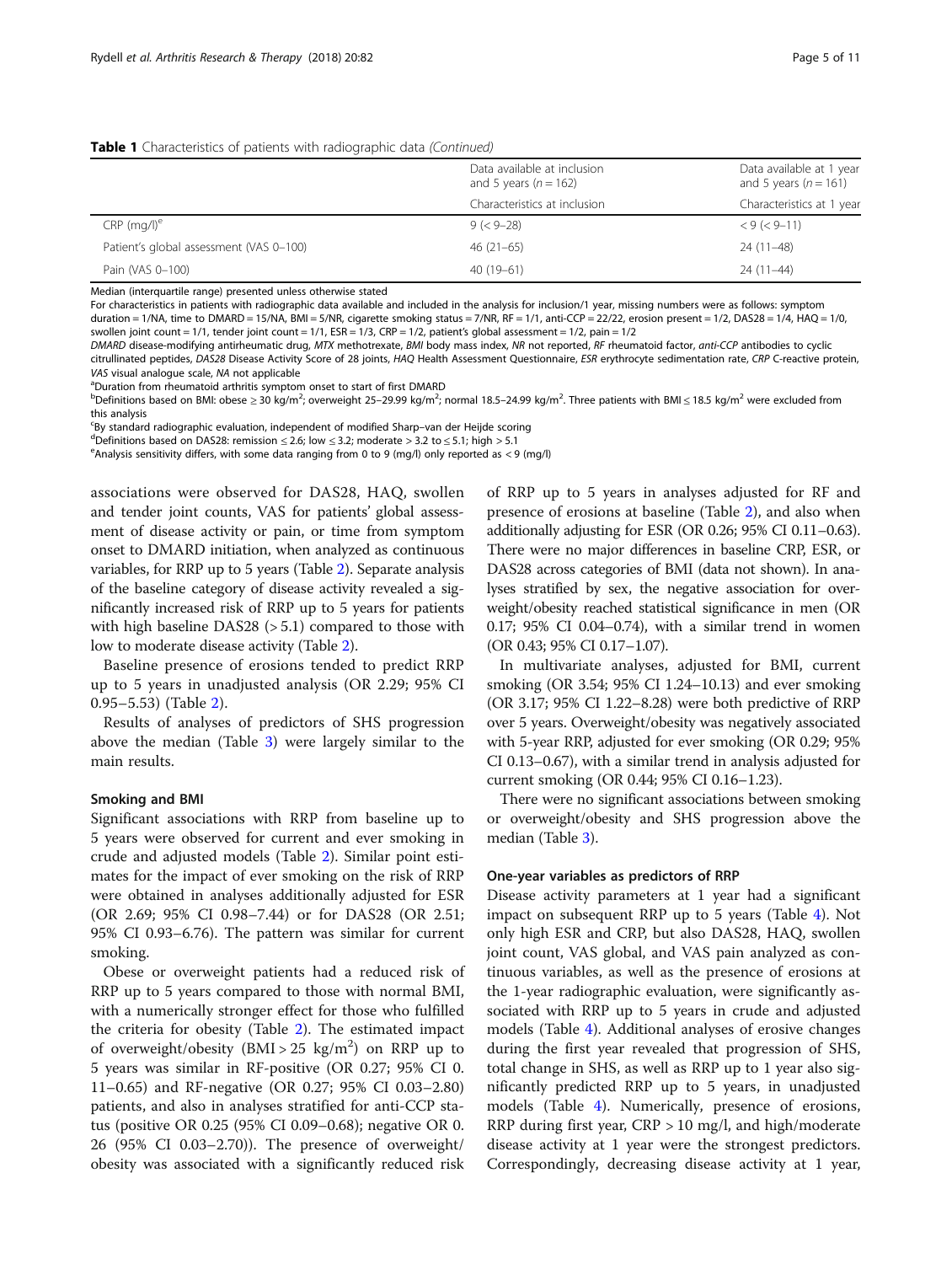# <span id="page-5-0"></span>**Table 2** Baseline predictors of rapid radiographic progression up to 5 years

|                                                        | Crude |                  | Adjusted <sup>a</sup> |                  |
|--------------------------------------------------------|-------|------------------|-----------------------|------------------|
|                                                        | OR    | 95% CI           | OR                    | 95% CI           |
| Demographics and anthropometrics                       |       |                  |                       |                  |
| Male sex                                               | 1.06  | $(0.47 - 2.37)$  | 0.81                  | $(0.34 - 1.89)$  |
| Age (per SD) <sup>b</sup>                              | 1.20  | $(0.81 - 1.77)$  | 1.34                  | $(0.86 - 2.10)$  |
| Time to first DMARD (per SD) <sup>b</sup>              | 0.57  | $(0.25 - 1.30)$  | 0.57                  | $(0.23 - 1.42)$  |
| BMI (per SD) <sup>b</sup>                              | 0.76  | $(0.51 - 1.15)$  | 0.67                  | $(0.44 - 1.03)$  |
| Normal BMI <sup>c</sup> (reference)                    | 1.00  |                  | 1.00                  |                  |
| Obese <sup>c</sup>                                     | 0.10  | $(0.01 - 0.83)$  | 0.07                  | $(0.01 - 0.58)$  |
| Obese or overweight <sup>c</sup>                       | 0.32  | $(0.15 - 0.71)$  | 0.27                  | $(0.12 - 0.63)$  |
| Overweight <sup>c</sup>                                | 0.39  | $(0.18 - 0.88)$  | 0.36                  | $(0.15 - 0.84)$  |
| Smoking habits                                         |       |                  |                       |                  |
| Never smoker (reference)                               | 1.00  |                  | 1.00                  |                  |
| Current smoker                                         | 3.60  | $(1.27 - 10.22)$ | 2.92                  | $(1.00 - 8.56)$  |
| Ever smoker                                            | 3.18  | $(1.22 - 8.24)$  | 2.69                  | $(1.01 - 7.18)$  |
| Previous smoker                                        | 2.79  | $(0.97 - 8.03)$  | 2.50                  | $(0.83 - 7.55)$  |
| Baseline disease parameters                            |       |                  |                       |                  |
| RF positivity                                          | 5.70  | $(1.90 - 17.10)$ | <b>NA</b>             | <b>NA</b>        |
| Anti-CCP positivity                                    | 6.04  | $(1.98 - 18.47)$ | 3.69                  | $(1.12 - 12.17)$ |
| Erosions present <sup>d</sup>                          | 2.29  | $(0.95 - 5.53)$  | <b>NA</b>             | <b>NA</b>        |
| DAS28 (per SD) <sup>b</sup>                            | 1.47  | $(0.99 - 2.18)$  | 1.41                  | $(0.94 - 2.11)$  |
| Disease activity <sup>c</sup>                          |       |                  |                       |                  |
| Low/moderate (reference)                               | 1.00  |                  | 1.00                  |                  |
| High                                                   | 2.76  | $(1.29 - 5.89)$  | 2.70                  | $(1.21 - 6.03)$  |
| HAQ (per SD) <sup>b</sup>                              | 1.37  | $(0.96 - 1.96)$  | 1.55                  | $(1.05 - 2.28)$  |
| ESR (per SD) <sup>b</sup>                              | 1.89  | $(1.33 - 2.69)$  | 1.70                  | $(1.17 - 2.46)$  |
| CRP below median (reference)                           | 1.00  |                  | 1.00                  |                  |
| CRP above median (> 9 mg/l)                            | 2.89  | $(1.31 - 6.39)$  | 2.36                  | $(1.04 - 5.38)$  |
| Swollen joint count (per SD) <sup>b</sup>              | 1.26  | $(0.87 - 1.84)$  | 1.26                  | $(0.86 - 1.86)$  |
| Tender joint count (per SD) <sup>b</sup>               | 0.85  | $(0.55 - 1.32)$  | 0.94                  | $(0.60 - 1.48)$  |
| Patient's global assessment (VAS; per SD) <sup>b</sup> | 1.36  | $(0.92 - 2.00)$  | 1.29                  | $(0.85 - 1.94)$  |
| Pain (VAS; per SD) <sup>b</sup>                        | 1.16  | $(0.79 - 1.69)$  | 1.18                  | $(0.79 - 1.77)$  |

OR odds ratio, CI confidence interval, SD standard deviation, DMARD disease-modifying antirheumatic drug, BMI body mass index, NA not applicable, RF rheumatoid factor, anti-CCP antibodies to cyclic citrullinated peptides, DAS28 Disease Activity Score of 28 joints, HAQ Health Assessment Questionnaire, ESR erythrocyte sedimentation rate, CRP C-reactive protein, VAS visual analogue scale

Adjusted for RF and presence of erosions

 $^{\rm b}$ SD: age 15 years; time to first DMARD 5.8 months; BMI 4.0 kg/m<sup>2</sup>; DAS28 1.4; HAQ 0.64; ESR 26 mm/h; swollen joint count 4.9; tender joint count 5.8; patient's global assessment 26; pain 26

<sup>c</sup><br>For definitions see Table [1](#page-3-0)<br><sup>d</sup>By standard radiographic

<sup>d</sup>By standard radiographic evaluation, independent of modified Sharp-van der Heijde scoring

demonstrated by a greater change in DAS28 from baseline to 1 year or defined according to the EULAR response criteria as a good response at 1 year, drastically decreased the risk of RRP between the 1-year and 5-year follow-ups (Table [5\)](#page-7-0).

# Discussion

In this inception cohort study, over 20% of patients with early RA had a substantial radiographic progression over the first 5 years of follow-up. There was a reduced risk of RRP in overweight and obese patients, and smoking was predictive of RRP, independent of BMI. These exposures appeared to affect the risk of rapid progression, rather than minor joint damage, as they were not significantly associated with SHS progression above the median (12 units over 5 years) in this study. Our results on the predictive value of seropositivity, erosions and high inflammatory markers at baseline are in agreement with the literature [\[36\]](#page-9-0).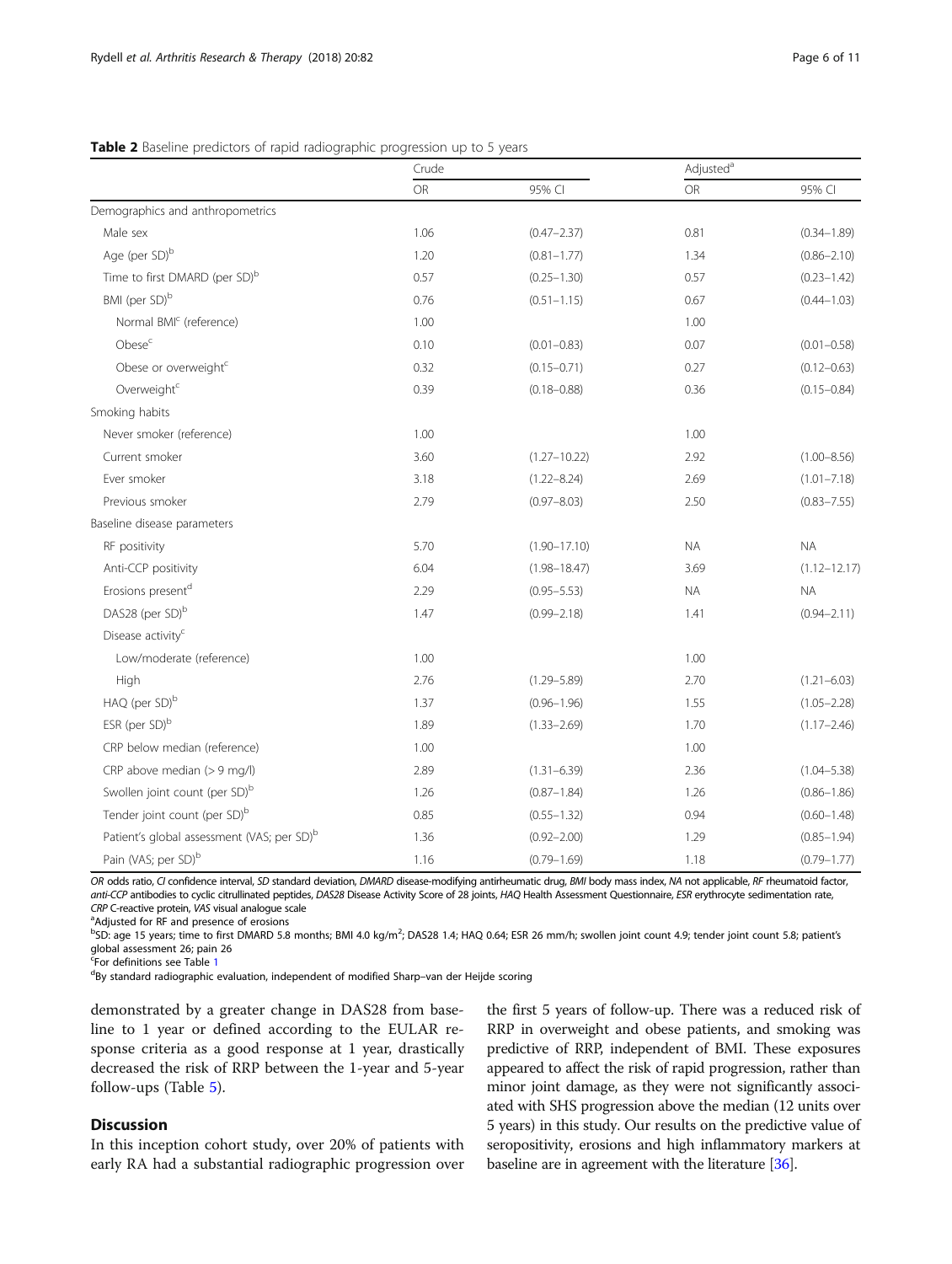|                                                        | Crude |                  | Adjusted <sup>a</sup> |                 |
|--------------------------------------------------------|-------|------------------|-----------------------|-----------------|
|                                                        | OR    | 95% CI           | OR                    | 95% CI          |
| Demographics and anthropometrics                       |       |                  |                       |                 |
| Male sex                                               | 1.25  | $(0.64 - 2.46)$  | 0.96                  | $(0.46 - 1.98)$ |
| Age (per SD) <sup>b</sup>                              | 1.18  | $(0.86 - 1.62)$  | 1.23                  | $(0.88 - 1.74)$ |
| Time to first DMARD (per SD) <sup>b</sup>              | 1.08  | $(0.80 - 1.45)$  | 1.06                  | $(0.74 - 1.53)$ |
| BMI (per SD) <sup>b</sup>                              | 0.93  | $(0.67 - 1.29)$  | 0.84                  | $(0.59 - 1.19)$ |
| Normal BMI <sup>c</sup> (reference)                    | 1.00  |                  | 1.00                  |                 |
| Obese <sup>c</sup>                                     | 0.98  | $(0.35 - 2.74)$  | 0.79                  | $(0.26 - 2.37)$ |
| Obese or overweight <sup>c</sup>                       | 0.71  | $(0.37 - 1.34)$  | 0.67                  | $(0.33 - 1.34)$ |
| Overweight <sup>c</sup>                                | 0.64  | $(0.33 - 1.27)$  | 0.64                  | $(0.31 - 1.33)$ |
| Smoking habits                                         |       |                  |                       |                 |
| Never smoker (reference)                               | 1.00  |                  | 1.00                  |                 |
| Current smoker                                         | 2.16  | $(0.99 - 4.73)$  | 1.82                  | $(0.80 - 4.16)$ |
| Ever smoker                                            | 1.83  | $(0.93 - 3.57)$  | 1.55                  | $(0.76 - 3.16)$ |
| Previous smoker                                        | 1.56  | $(0.72 - 3.37)$  | 1.39                  | $(0.61 - 3.17)$ |
| Baseline disease parameters                            |       |                  |                       |                 |
| RF positivity                                          | 3.18  | $(1.60 - 6.34)$  | <b>NA</b>             | <b>NA</b>       |
| Anti-CCP positivity                                    | 2.47  | $(1.24 - 4.94)$  | 1.41                  | $(0.64 - 3.13)$ |
| Erosions present <sup>d</sup>                          | 4.00  | $(1.59 - 10.06)$ | <b>NA</b>             | <b>NA</b>       |
| DAS28 (per SD) <sup>b</sup>                            | 1.07  | $(0.78 - 1.47)$  | 1.06                  | $(0.75 - 1.49)$ |
| Disease activity <sup>c</sup>                          |       |                  |                       |                 |
| Low/moderate (reference)                               | 1.00  |                  | 1.00                  |                 |
| High                                                   | 1.44  | $(0.76 - 2.75)$  | 1.44                  | $(0.72 - 2.86)$ |
| HAQ (per SD) <sup>b</sup>                              | 0.99  | $(0.73 - 1.34)$  | 1.08                  | $(0.78 - 1.49)$ |
| ESR (per SD) <sup>b</sup>                              | 1.73  | $(1.23 - 2.44)$  | 1.57                  | $(1.10 - 2.24)$ |
| CRP below median (reference)                           | 1.00  |                  | 1.00                  |                 |
| CRP above median (> 9 mg/l)                            | 2.07  | $(1.11 - 3.88)$  | 1.64                  | $(0.84 - 3.19)$ |
| Swollen joint count (per SD) <sup>b</sup>              | 0.94  | $(0.68 - 1.30)$  | 0.93                  | $(0.66 - 1.32)$ |
| Tender joint count (per SD) <sup>b</sup>               | 0.61  | $(0.42 - 0.89)$  | 0.66                  | $(0.45 - 0.98)$ |
| Patient's global assessment (VAS; per SD) <sup>b</sup> | 1.16  | $(0.84 - 1.60)$  | 1.13                  | $(0.80 - 1.60)$ |
| Pain (VAS; per SD) <sup>b</sup>                        | 0.99  | $(0.72 - 1.36)$  | 1.03                  | $(0.73 - 1.44)$ |

<span id="page-6-0"></span>Table 3 Baseline predictors of radiographic progression with change in SHS above the median (i.e. > 12) up to 5 years

OR odds ratio, CI confidence interval, SD standard deviation, DMARD disease-modifying antirheumatic drug, BMI body mass index, NA not applicable, RF rheumatoid factor, anti-CCP antibodies to cyclic citrullinated peptides, DAS28 Disease Activity Score of 28 joints, HAQ Health Assessment Questionnaire, ESR erythrocyte sedimentation rate, CRP C-reactive protein, VAS visual analogue scale

<sup>a</sup>Adjusted for RF and presence of erosions

 $^{\rm b}$ SD: age 15 years; time to first DMARD 5.8 months; BMI 4.0 kg/m<sup>2</sup>; DAS28 1.4; HAQ 0.64; ESR 26 mm/h; swollen joint count 4.9; tender joint count 5.8; patient's global assessment 26; pain 26

<sup>c</sup><br>For definitions see Table [1](#page-3-0)<br><sup>d</sup>By standard radiographic

<sup>d</sup>By standard radiographic evaluation, independent of modified Sharp-van der Heijde scoring

Previous research on the influence of smoking on radiographic progression has been somewhat inconclusive. Several studies have indicated an association between smoking and worse radiographic outcomes  $[10–12, 37–40]$  $[10–12, 37–40]$  $[10–12, 37–40]$  $[10–12, 37–40]$  $[10–12, 37–40]$  $[10–12, 37–40]$  $[10–12, 37–40]$  $[10–12, 37–40]$ , while some have shown no such association [[13,](#page-9-0) [14,](#page-9-0) [41,](#page-9-0) [42\]](#page-9-0). Differences in adjustments for other possible contributors to joint damage, such as RF, ACPA, and disease activity, when examining the effects of smoking on radiographic progression limit

comparability between studies. Another concern is the effect of smoking on body composition and BMI, which could be of importance in this context. However, our study suggests that smoking and BMI have independent effects on radiographic outcomes in RA.

The finding that patients with high BMI at inclusion were less likely to have rapidly progressive joint damage is consistent with previous research in the field [[24](#page-9-0)–[28](#page-9-0)]. In the Swedish SWEFOT study, a similar negative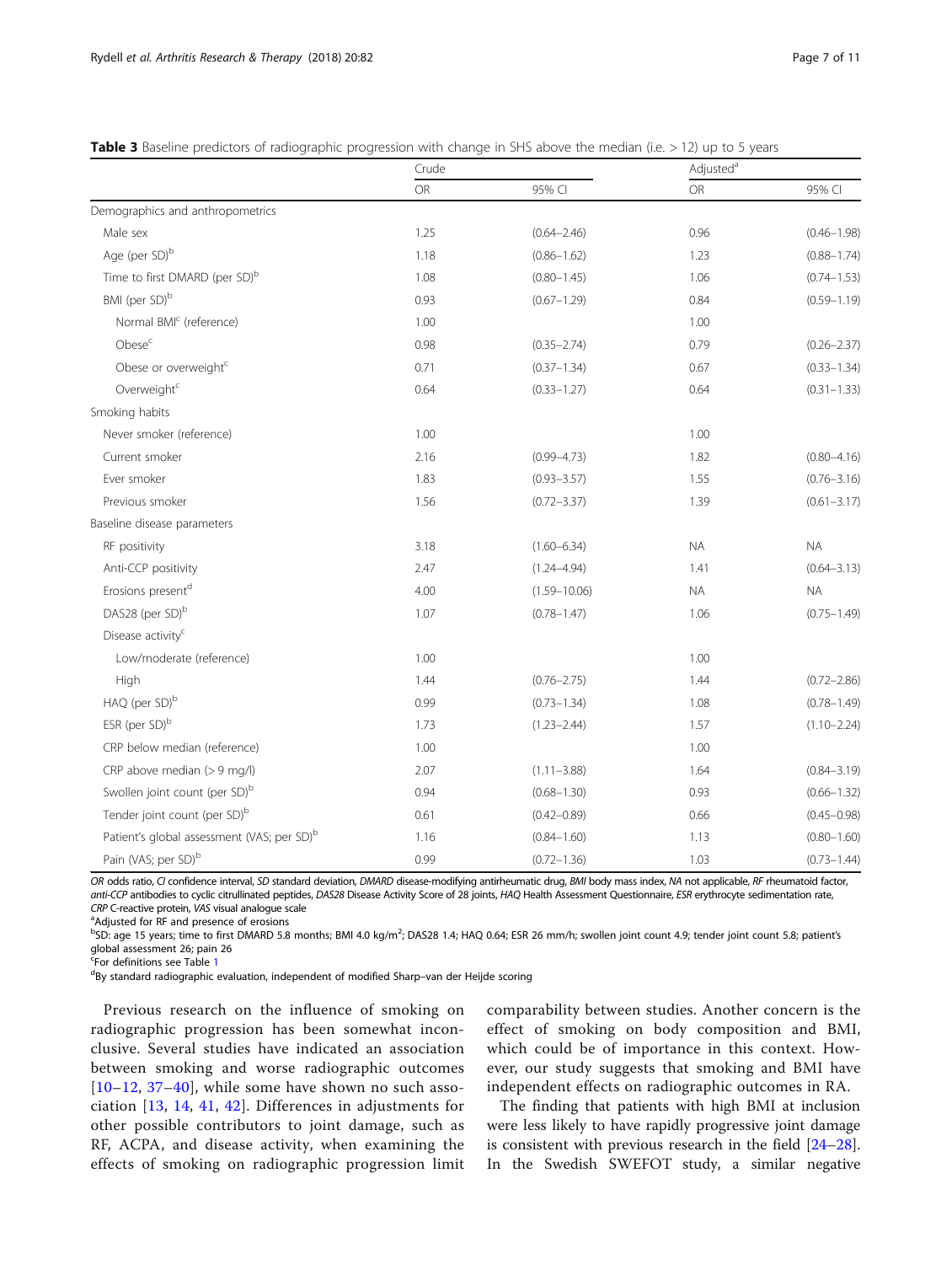|                                                         | Crude |                  | Adjusted <sup>a</sup> |                  |
|---------------------------------------------------------|-------|------------------|-----------------------|------------------|
|                                                         | OR    | 95% CI           | OR                    | 95% CI           |
| 1-year disease parameters                               |       |                  |                       |                  |
| Erosions present <sup>b</sup>                           | 6.16  | $(2.77 - 13.73)$ | <b>NA</b>             | <b>NA</b>        |
| First-year progression $( \geq 1$ unit increase in SHS) | 5.25  | $(1.90 - 14.47)$ | <b>NA</b>             | <b>NA</b>        |
| First-year change in SHS (per SD) <sup>c</sup>          | 2.31  | $(1.51 - 3.54)$  | <b>NA</b>             | <b>NA</b>        |
| RRP during first year                                   | 6.87  | $(2.98 - 15.82)$ | <b>NA</b>             | <b>NA</b>        |
| DAS28 (per SD) <sup>c</sup>                             | 2.89  | $(1.81 - 4.61)$  | 2.54                  | $(1.54 - 4.19)$  |
| Disease activity <sup>d</sup>                           |       |                  |                       |                  |
| Low (reference)                                         | 1.00  |                  | 1.00                  |                  |
| Moderate                                                | 7.13  | $(2.02 - 25.13)$ | 6.14                  | $(1.68 - 22.40)$ |
| High                                                    | 13.25 | $(3.11 - 56.44)$ | 9.05                  | $(1.91 - 42.84)$ |
| $HAQ$ (per $SD$ ) <sup>c</sup>                          | 1.62  | $(1.12 - 2.33)$  | 1.75                  | $(1.18 - 2.61)$  |
| ESR (per $SD$ ) <sup>c</sup>                            | 2.82  | $(1.77 - 4.50)$  | 2.10                  | $(1.30 - 3.37)$  |
| CRP below 75th percentile (reference)                   | 1.00  |                  | 1.00                  |                  |
| CRP above 75th percentile (> 10 mg/l)                   | 10.32 | $(4.44 - 24.00)$ | 6.98                  | $(2.85 - 17.14)$ |
| Swollen joint count (per SD) <sup>c</sup>               | 1.97  | $(1.35 - 2.87)$  | 1.79                  | $(1.18 - 2.70)$  |
| Tender joint count (per SD) <sup>c</sup>                | 1.49  | $(1.01 - 2.19)$  | 1.46                  | $(0.94 - 2.29)$  |
| Patient's global assessment (VAS; per SD) <sup>C</sup>  | 1.59  | $(1.08 - 2.34)$  | 1.71                  | $(1.10 - 2.66)$  |
| Pain (VAS; per SD) <sup>c</sup>                         | 1.71  | $(1.16 - 2.52)$  | 1.86                  | $(1.19 - 2.91)$  |

<span id="page-7-0"></span>Table 4 One-year predictors of rapid radiographic progression up to 5 years

OR odds ratio, CI confidence interval, NA not applicable, SHS Sharp-van der Heijde score, SD standard deviation, RRP rapid radiographic progression,

DAS28 Disease Activity Score of 28 joints, HAQ Health Assessment Questionnaire, ESR erythrocyte sedimentation rate, CRP C-reactive protein, VAS visual analogue scale <sup>a</sup>Adjusted for rheumatoid factor and presence of erosions

<sup>b</sup>By standard radiographic evaluation, independent of modified SHS

<sup>c</sup>SD: first year change in SHS 6.3; DAS28 1.3; HAQ 0.58; ESR 19 mm/h; swollen joint count 4.0, tender joint count 4.1; patient's global assessment 23; pain 23<br><sup>dE</sup>EA definitions soo Tablo 1 <sup>d</sup>For definitions see Table [1](#page-3-0)

association between obesity and SHS progression over 2 years was observed, although it did not reach significance in the fully adjusted model, which included current smoking [[43\]](#page-9-0). Apart from the SWEFOT study, only one other previously published study on this subject included adjustment for smoking [[25](#page-9-0)], whereas others did not [\[24](#page-9-0), [26](#page-9-0)–[28\]](#page-9-0). In previous studies, the

Table 5 DAS28 response at 1 year and risk of rapid radiographic progression up to 5 years

|                                       | Crude |                 | Adjusted <sup>a</sup> |                 |
|---------------------------------------|-------|-----------------|-----------------------|-----------------|
|                                       | OR    | 95% CI          | OR                    | 95% CI          |
| Change in DAS28 (per SD) <sup>b</sup> | 0.52  | $(0.34 - 0.81)$ | 0.53                  | $(0.33 - 0.86)$ |
| EULAR response <sup>c</sup>           |       |                 |                       |                 |
| No response (reference)               | 1.00  |                 | 1.00                  |                 |
| Moderate response                     | 0.54  | $(0.24 - 1.21)$ | 0.58                  | $(0.24 - 1.41)$ |
| Good response                         | 0.06  | $(0.01 - 0.49)$ | 0.08                  | $(0.01 - 0.64)$ |
| Moderate response (reference)         | 1.00  |                 | 1.00                  |                 |
| Good response                         | 0.12  | $(0.01 - 0.93)$ | 0.14                  | $(0.02 - 1.14)$ |

DAS28 Disease Activity Score of 28 joints, OR odds ratio, CI confidence interval, SD standard deviation, EULAR European League Against Rheumatism <sup>a</sup>Adjusted for rheumatoid factor and presence of erosions at 1 year

<sup>b</sup>Standard deviation: 1.6

 $c^{\text{c}}$ Moderate response  $n = 61$  (39%); good response  $n = 33$  (21%)

association with high BMI and less radiographic progression was found only to be significant among seropositive patients [\[25,](#page-9-0) [26\]](#page-9-0). Although the statistical power was limited for subanalyses of the RF or ACPA-negative patients in the present study, crude estimates on the impact of overweight/obesity in these subsets were similar to seropositive patients.

A recent study demonstrated a negative association between BMI and MRI-detected synovitis and bone marrow edema in patients with RA, while the reverse was observed for other types of arthritis [\[44](#page-9-0)]. This suggests that high BMI is specifically associated with downregulation of destructive arthritis in RA. The underlying pathways could be related to differences in adipokine production [\[45](#page-10-0), [46](#page-10-0)], or other metabolic or hormonal factors, and should be furthered studied. The worse clinical symptoms observed in obese RA patients [\[47](#page-10-0)] may be due to other mechanisms including nonspecific pain, comorbidities, and immobility.

The associations for high baseline disease activity and failure to reduce DAS28 within 1 year with RRP are in accordance with some [\[12](#page-9-0), [15,](#page-9-0) [17](#page-9-0), [48\]](#page-10-0), but not all  $[16, 49]$  $[16, 49]$  $[16, 49]$  $[16, 49]$ , previous studies. Differences in follow-up and in baseline disease activity and rates of radiographic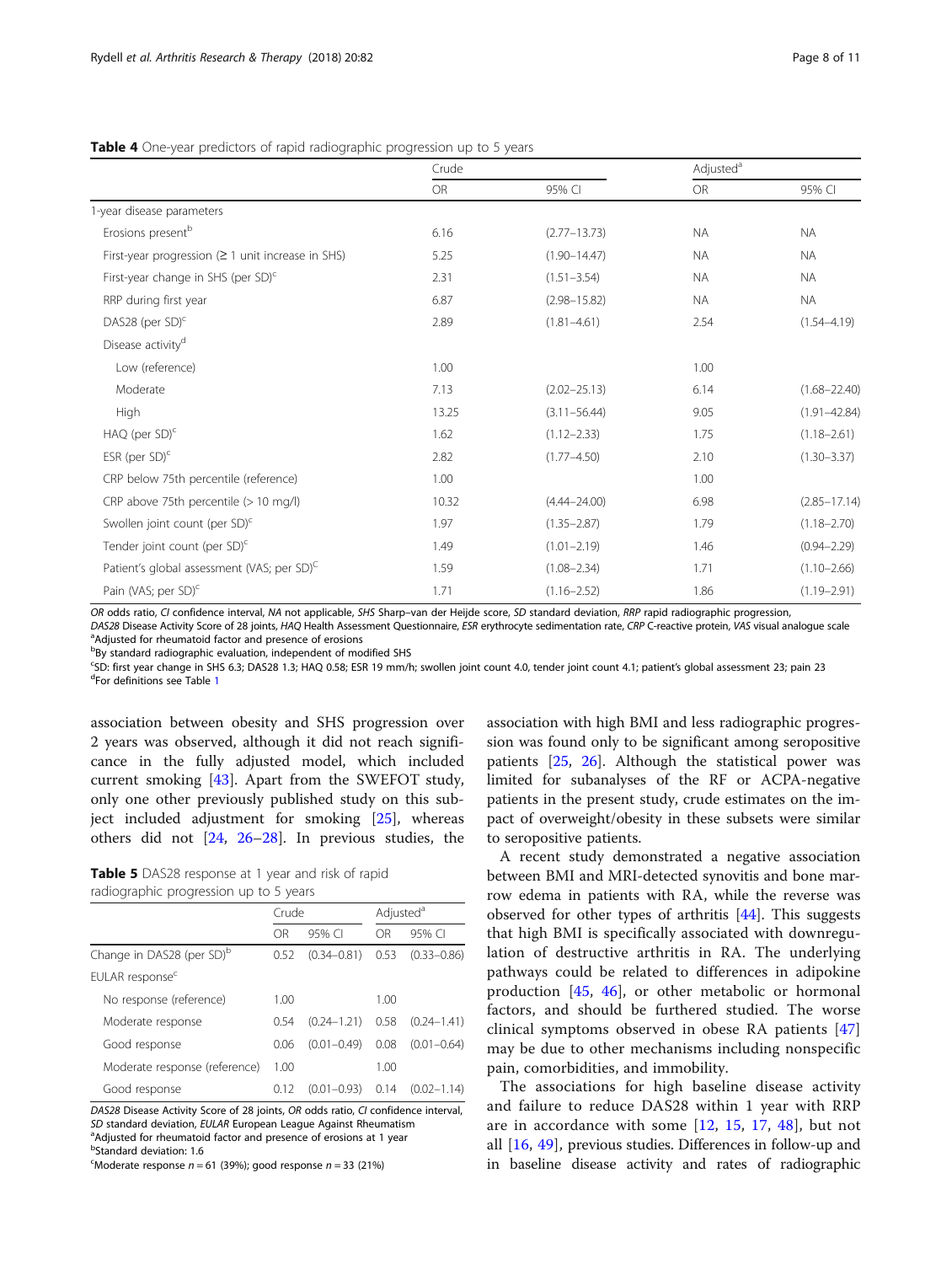<span id="page-8-0"></span>progression may explain these discrepancies. Taken together, the ability to identify patients at higher risk of radiographic progression may improve when analyzing DAS28 over time, as both patients with high initial disease activity and those with active disease 1 year after diagnosis appear to be more prone to developing severe radiographic damage. Finally, early development of joint damage was a strong predictor of RRP.

In our study, time to initiation of DMARD treatment was not associated with RRP. Previous studies have shown that early treatment may alter the long-term course of disease and is of great importance in order to reduce radiographic progression over time [[50\]](#page-10-0). Generally, short disease duration and small individual differences in time to initiation of treatment in our cohort are possible explanations for our results.

Limitations in this study include the relatively small sample size, which affects statistical power for the multivariate analyses. As data on smoking and BMI were only available at baseline, longitudinal evaluation of the impact of these factors was not possible. Since high-sensitivity CRP was not available during part of the follow-up, we could only estimate the impact of CRP by treating it as a dichotomous variable (see Statistical analysis section for further details).

Strengths of our study include the structured longitudinal follow-up of an inception cohort from a defined catchment area. Therefore, selection bias is not a major issue in this study, and the results could be generalized to patients with RA seen in clinical practice.

## Conclusion

A history of smoking, presence of RF and/or anti-CCP and early erosions, high initial disease activity and active disease at 1 year, all increase the risk of RRP. Patients with a high BMI may have a reduced risk of severe joint damage. This pattern was not explained by differences in disease activity or antibody status. The results of this study suggest independent effects of smoking and BMI on the risk of RRP.

#### Abbreviations

ACPA: Anti-citrullinated protein antibodies; Anti-CCP: Antibodies to cyclic citrullinated peptides; BMI: Body mass index; CI: Confidence interval; CRP: Creactive protein; DAS28: Disease Activity Score of 28 joints; DMARD: Diseasemodifying antirheumatic drug; ESR: Erythrocyte sedimentation rate; EULAR: European League Against Rheumatism; HAQ: Health Assessment Questionnaire; IQR: Interquartile range; MTX: Methotrexate; OR: Odds ratio; RA: Rheumatoid arthritis; RF: Rheumatoid factor; RRP: Rapid radiographic progression; SD: Standard deviation; SHS: Sharp–van der Heijde score; VAS: Visual analogue scale; WHO: World Health Organization

#### Acknowledgements

Christina Book, MD, PhD, initiated this project and performed a major part of the data collection. She passed away before preparation of this manuscript.

#### Funding

This work was supported by Lund University (ALFSKANE-446501 to CT), the Swedish Rheumatism Association (R-481821 to CT), the Swedish Research Council (2015–02228 to CT), and the Foundation for Assistance to Disabled People in Skåne (to KF).

#### Availability of data and materials

The datasets generated and/or analyzed during the current study are not publicly available due to Swedish legislation (the Personal Data Act), but a limited and fully anonymized dataset containing the individual patient data that support the main analyses is available from the corresponding author on reasonable request.

#### Authors' contributions

ER participated in the study design, performed the statistical analysis, participated in the interpretation of the results, and drafted the manuscript. KF reviewed and scored the radiographs, and participated in the interpretation of the results. J-ÅN gave expert advice on the statistical analysis, and participated in the interpretation of the results. LTHJ participated in the study design and in the interpretation of the results. CT participated in the study design and the interpretation of the results, and helped draft the manuscript. All authors participated in the critical revision of the manuscript, and read and approved the final manuscript.

#### Ethics approval and consent to participate

The study was approved by the Regional Ethical Review Board for southern Sweden (Lund, Sweden: LU 410-94), and complied with the Declaration of Helsinki. All patients gave their written consent for participation in the study, including data collection and inclusion in the database.

## Competing interests

The authors declare that they have no competing interests.

#### Publisher's Note

Springer Nature remains neutral with regard to jurisdictional claims in published maps and institutional affiliations.

#### Author details

<sup>1</sup>Rheumatology, Department of Clinical Sciences, Malmö, Lund University, Jan Waldenströms gata 35, SE-202 13 Malmö, Sweden. <sup>2</sup>Department of Rheumatology, Skåne University Hospital, Inga Marie Nilssons gata 32, SE-214 28 Malmö, Sweden. <sup>3</sup>Department of Research and Education, Helsingborg Hospital, Charlotte Yhlens gata 10, SE-251 87 Helsingborg, Sweden. 4 Rheumatology, Department of Clinical Sciences, Helsingborg, Lund University, Svartbrödragränden 3-5, SE-251 87 Helsingborg, Sweden. Department of Rheumatology and Inflammation Research, Sahlgrenska Academy at Gothenburg University, Guldhedsgatan 10 A, SE-405 30 Göteborg, Sweden.

#### Received: 13 January 2018 Accepted: 22 March 2018 Published online: 02 May 2018

#### References

- van Steenbergen HW, Ajeganova S, Forslind K, Svensson B, van der Helm-van Mil AH. The effects of rheumatoid factor and anticitrullinated peptide antibodies on bone erosions in rheumatoid arthritis. Ann Rheum Dis. 2015;74:e3.
- 2. Forslind K, Ahlmen M, Eberhardt K, Hafstrom I, Svensson B, BARFOT Study Group. Prediction of radiological outcome in early rheumatoid arthritis in clinical practice: role of antibodies to citrullinated peptides (anti-CCP). Ann Rheum Dis. 2004;63:1090–5.
- 3. Combe B, Dougados M, Goupille P, Cantagrel A, Eliaou JF, Sibilia J, et al. Prognostic factors for radiographic damage in early rheumatoid arthritis: a multiparameter prospective study. Arthritis Rheum. 2001;44:1736–43.
- 4. Visser K, Goekoop-Ruiterman YP, de Vries-Bouwstra JK, Ronday HK, Seys PE, Kerstens PJ, et al. A matrix risk model for the prediction of rapid radiographic progression in patients with rheumatoid arthritis receiving different dynamic treatment strategies: post hoc analyses from the BeSt study. Ann Rheum Dis. 2010;69:1333–7.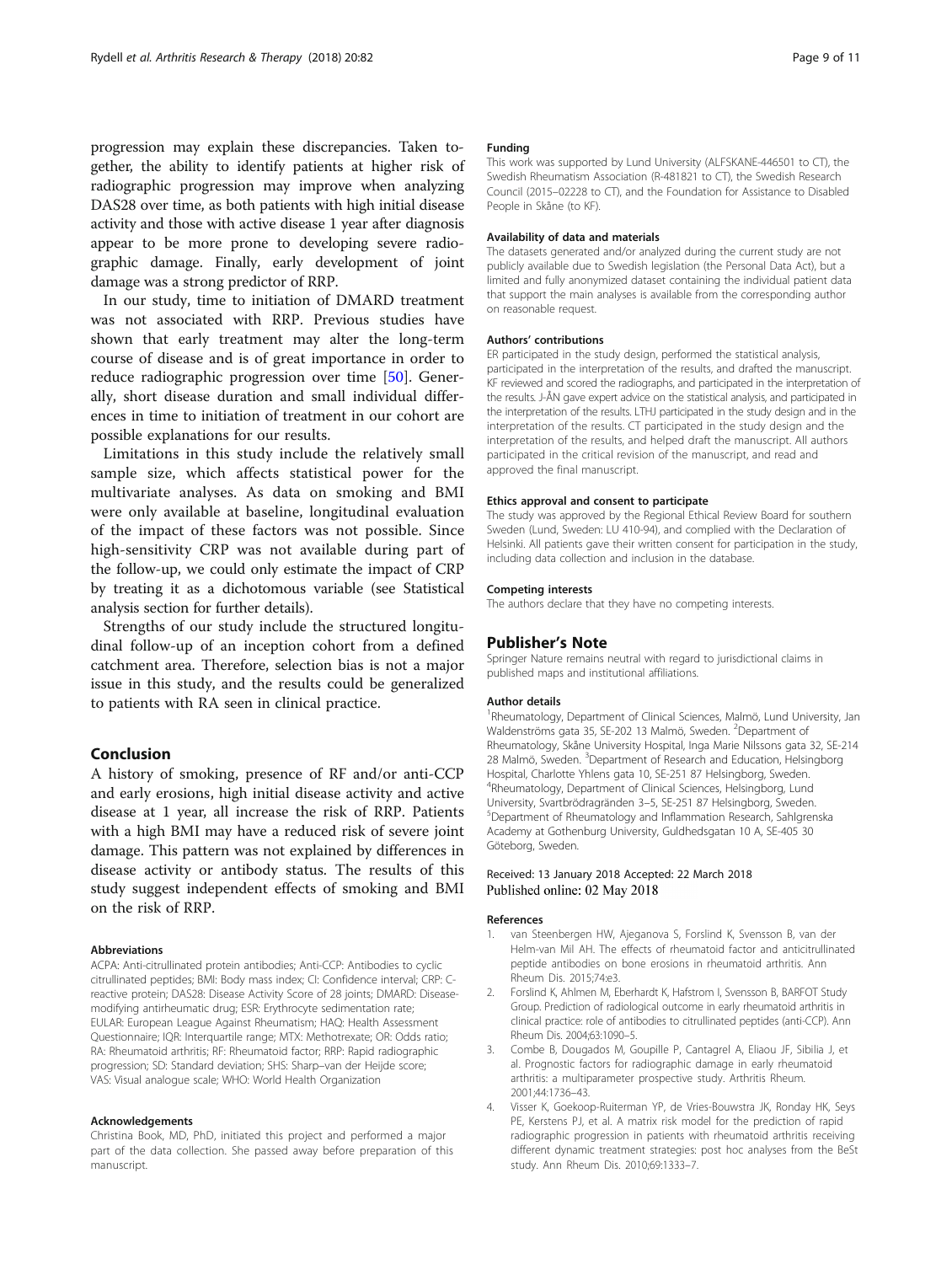- <span id="page-9-0"></span>5. Tobon G, Saraux A, Lukas C, Gandjbakhch F, Gottenberg JE, Mariette X, et al. First-year radiographic progression as a predictor of further progression in early arthritis: results of a large national French cohort. Arthritis Care Res (Hoboken). 2013;65:1907–15.
- 6. Lindqvist E, Eberhardt K, Bendtzen K, Heinegard D, Saxne T. Prognostic laboratory markers of joint damage in rheumatoid arthritis. Ann Rheum Dis. 2005;64:196–201.
- 7. Silman AJ, Newman J, MacGregor AJ. Cigarette smoking increases the risk of rheumatoid arthritis. Results from a nationwide study of disease-discordant twins. Arthritis Rheum. 1996;39:732–5.
- 8. Bergstrom U, Jacobsson LT, Nilsson JA, Berglund G, Turesson C. Pulmonary dysfunction, smoking, socioeconomic status and the risk of developing rheumatoid arthritis. Rheumatology (Oxford). 2011;50:2005–13.
- 9. Nyhall-Wåhlin BM, Petersson IF, Nilsson JA, Jacobsson LT, Turesson C, BARFOT study group. High disease activity disability burden and smoking predict severe extra-articular manifestations in early rheumatoid arthritis. Rheumatology (Oxford). 2009;48:416–20.
- 10. Ruiz-Esquide V, Gomez-Puerta JA, Canete JD, Graell E, Vazquez I, Ercilla MG, et al. Effects of smoking on disease activity and radiographic progression in early rheumatoid arthritis. J Rheumatol. 2011;38:2536–9.
- 11. de Rooy DP, van Nies JA, Kapetanovic MC, Kristjansdottir H, Andersson ML, Forslind K, et al. Smoking as a risk factor for the radiological severity of rheumatoid arthritis: a study on six cohorts. Ann Rheum Dis. 2014;73:1384–7.
- 12. Saevarsdottir S, Rezaei H, Geborek P, Petersson I, Ernestam S, Albertsson K, et al. Current smoking status is a strong predictor of radiographic progression in early rheumatoid arthritis: results from the SWEFOT trial. Ann Rheum Dis. 2015;74:1509–14.
- 13. Westhoff G, Rau R, Zink A. Rheumatoid arthritis patients who smoke have a higher need for DMARDs and feel worse, but they do not have more joint damage than non-smokers of the same serological group. Rheumatology (Oxford). 2008;47:849–54.
- 14. Vesperini V, Lukas C, Fautrel B, Le Loet X, Rincheval N, Combe B. Association of tobacco exposure and reduction of radiographic progression in early rheumatoid arthritis: results from a French multicenter cohort. Arthritis Care Res (Hoboken). 2013;65:1899–906.
- 15. Svensson B, Andersson M, Forslind K, Ajeganova S, Hafstrom I, BARFOT study group. Persistently active disease is common in patients with rheumatoid arthritis, particularly in women: a long-term inception cohort study. Scand J Rheumatol. 2016;45:448–55.
- 16. Fautrel B, Granger B, Combe B, Saraux A, Guillemin F, Le Loet X. Matrix to predict rapid radiographic progression of early rheumatoid arthritis patients from the community treated with methotrexate or leflunomide: results from the ESPOIR cohort. Arthritis Res Ther. 2012;14:R249.
- 17. Welsing PM, Landewe RB, van Riel PL, Boers M, van Gestel AM, van der Linden S, et al. The relationship between disease activity and radiologic progression in patients with rheumatoid arthritis: a longitudinal analysis. Arthritis Rheum. 2004;50:2082–93.
- 18. Kyburz D, Gabay C, Michel BA, Finckh A, physicians of SCQM-RA. The longterm impact of early treatment of rheumatoid arthritis on radiographic progression: a population-based cohort study. Rheumatology (Oxford). 2011; 50:1106–10.
- 19. Mottonen T, Hannonen P, Korpela M, Nissila M, Kautiainen H, Ilonen J, et al. Delay to institution of therapy and induction of remission using single-drug or combination-disease-modifying antirheumatic drug therapy in early rheumatoid arthritis. Arthritis Rheum. 2002;46:894–8.
- 20. Jawaheer D, Olsen J, Lahiff M, Forsberg S, Lahteenmaki J, da Silveira IG, et al. Gender, body mass index and rheumatoid arthritis disease activity: results from the QUEST-RA Study. Clin Exp Rheumatol. 2010;28:454–61.
- 21. Ajeganova S, Andersson ML, Hafström I, BARFOT Study Group. Association of obesity with worse disease severity in rheumatoid arthritis as well as with comorbidities: a long-term followup from disease onset. Arthritis Care Res (Hoboken). 2013;65:78–87.
- 22. Heimans L, van den Broek M, le Cessie S, Siegerink B, Riyazi N, Han KH, et al. Association of high body mass index with decreased treatment response to combination therapy in recent-onset rheumatoid arthritis patients. Arthritis Care Res (Hoboken). 2013;65:1235–42.
- 23. Giles JT, Bartlett SJ, Andersen RE, Fontaine KR, Bathon JM. Association of body composition with disability in rheumatoid arthritis: impact of appendicular fat and lean tissue mass. Arthritis Rheum. 2008;59:1407–15.
- 24. Kaufmann J, Kielstein V. Relation between body mass index and radiological progression in patients with rheumatoid arthritis. J Rheumatol. 2003;30:2350–5.
- 25. Westhoff G, Rau R, Zink A. Radiographic joint damage in early rheumatoid arthritis is highly dependent on body mass index. Arthritis Rheum. 2007;56:3575–82.
- 26. van der Helm-van Mil AH, van der Kooij SM, Allaart CF, Toes RE, Huizinga TW. A high body mass index has a protective effect on the amount of joint destruction in small joints in early rheumatoid arthritis. Ann Rheum Dis. 2008;67:769-74.
- 27. de Rooy DP, van der Linden MP, Knevel R, Huizinga TW, van der Helm-van Mil AH. Predicting arthritis outcomes—what can be learned from the Leiden Early Arthritis Clinic? Rheumatology (Oxford). 2011;50:93–100.
- 28. Baker JF, Ostergaard M, George M, Shults J, Emery P, Baker DG, et al. Greater body mass independently predicts less radiographic progression on X-ray and MRI over 1-2 years. Ann Rheum Dis. 2014;73:1923–8.
- 29. Arnett FC, Edworthy SM, Bloch DA, McShane DJ, Fries JF, Cooper NS, et al. The American Rheumatism Association 1987 revised criteria for the classification of rheumatoid arthritis. Arthritis Rheum. 1988;31:315–24.
- 30. Rydholm M, Book C, Wikström I, Jacobsson L, Turesson C. Despite early improvement, patients with rheumatoid arthritis still have impaired grip force 5 years after diagnosis. Arthritis Care Res (Hoboken). 2017;70:491–498. [https://doi.org/10.1002/acr.23318.](https://doi.org/10.1002/acr.23318)
- 31. Ekdahl C, Eberhardt K, Andersson SI, Svensson B. Assessing disability in patients with rheumatoid arthritis. Use of a Swedish version of the Stanford Health Assessment Questionnaire. Scand J Rheumatol. 1988;17:263–71.
- 32. Smolen JS, Aletaha D, Bijlsma JW, Breedveld FC, Boumpas D, Burmester G, et al. Treating rheumatoid arthritis to target: recommendations of an international task force. Ann Rheum Dis. 2010;69:631–7.
- 33. Geborek P, Nitelius E, Noltorp S, Petri H, Jacobsson L, Larsson L, et al. Population based studies of biological antirheumatic drug use in southern Sweden: comparison with pharmaceutical sales. Ann Rheum Dis. 2005;64:1805–7.
- van Gestel AM, Prevoo ML, van 't Hof MA, van Rijswijk MH, van de Putte LB, van Riel PL. Development and validation of the European League Against Rheumatism response criteria for rheumatoid arthritis. Comparison with the preliminary American College of Rheumatology and the World Health Organization/International League Against Rheumatism Criteria. Arthritis Rheum. 1996;39:34–40.
- 35. Vastesaeger N, Xu S, Aletaha D, St Clair EW, Smolen JS. A pilot risk model for the prediction of rapid radiographic progression in rheumatoid arthritis. Rheumatology (Oxford). 2009;48:1114–21.
- 36. Carpenter L, Nikiphorou E, Sharpe R, Norton S, Rennie K, Bunn F, et al. Have radiographic progression rates in early rheumatoid arthritis changed? A systematic review and meta-analysis of long-term cohorts. Rheumatology (Oxford). 2016;55:1053–1065. [https://doi.org/10.1093/](https://doi.org/10.1093/rheumatology/kew004) [rheumatology/kew004.](https://doi.org/10.1093/rheumatology/kew004)
- 37. Mattey DL, Hutchinson D, Dawes PT, Nixon NB, Clarke S, Fisher J, et al. Smoking and disease severity in rheumatoid arthritis: association with polymorphism at the glutathione S-transferase M1 locus. Arthritis Rheum. 2002;46:640–6.
- 38. Haye Salinas MJ, Retamozo S, Alvarez AC, Maldonado Ficco H, Dal Pra F, Citera G, et al. Effects of cigarette smoking on early arthritis: a crosssectional study-data from the Argentine Consortium for Early Arthritis (CONAART). Rheumatol Int. 2015;35:855–9.
- 39. Papadopoulos NG, Alamanos Y, Voulgari PV, Epagelis EK, Tsifetaki N, Drosos AA. Does cigarette smoking influence disease expression, activity and severity in early rheumatoid arthritis patients? Clin Exp Rheumatol. 2005;23:861–6.
- Saag KG, Cerhan JR. Cigarette smoking and rheumatoid arthritis severity. Ann Rheum Dis. 1997;56:463–9.
- 41. Manfredsdottir VF, Vikingsdottir T, Jonsson T, Geirsson AJ, Kjartansson O, Heimisdottir M, et al. The effects of tobacco smoking and rheumatoid factor seropositivity on disease activity and joint damage in early rheumatoid arthritis. Rheumatology (Oxford). 2006;45:734–40.
- 42. Quintana-Duque MA, Rondon-Herrera F, Calvo-Paramo E, Yunis JJ, Varela-Narino A, Iglesias-Gamarra A. The impact of smoking on disease activity, disability, and radiographic damage in rheumatoid arthritis: is cigarette protective? Rheumatol Int. 2017;37:2065–70.
- 43. Levitsky A, Brismar K, Hafstrom I, Hambardzumyan K, Lourdudoss C, van Vollenhoven RF, et al. Obesity is a strong predictor of worse clinical outcomes and treatment responses in early rheumatoid arthritis: results from the SWEFOT trial. RMD Open. 2017;3:e000458.
- 44. Mangnus L, Nieuwenhuis WP, van Steenbergen HW, Huizinga TW, Reijnierse M, van der Helm-van Mil AH. Body mass index and extent of MRI-detected inflammation: opposite effects in rheumatoid arthritis versus other arthritides and asymptomatic persons. Arthritis Res Ther. 2016;18:245.